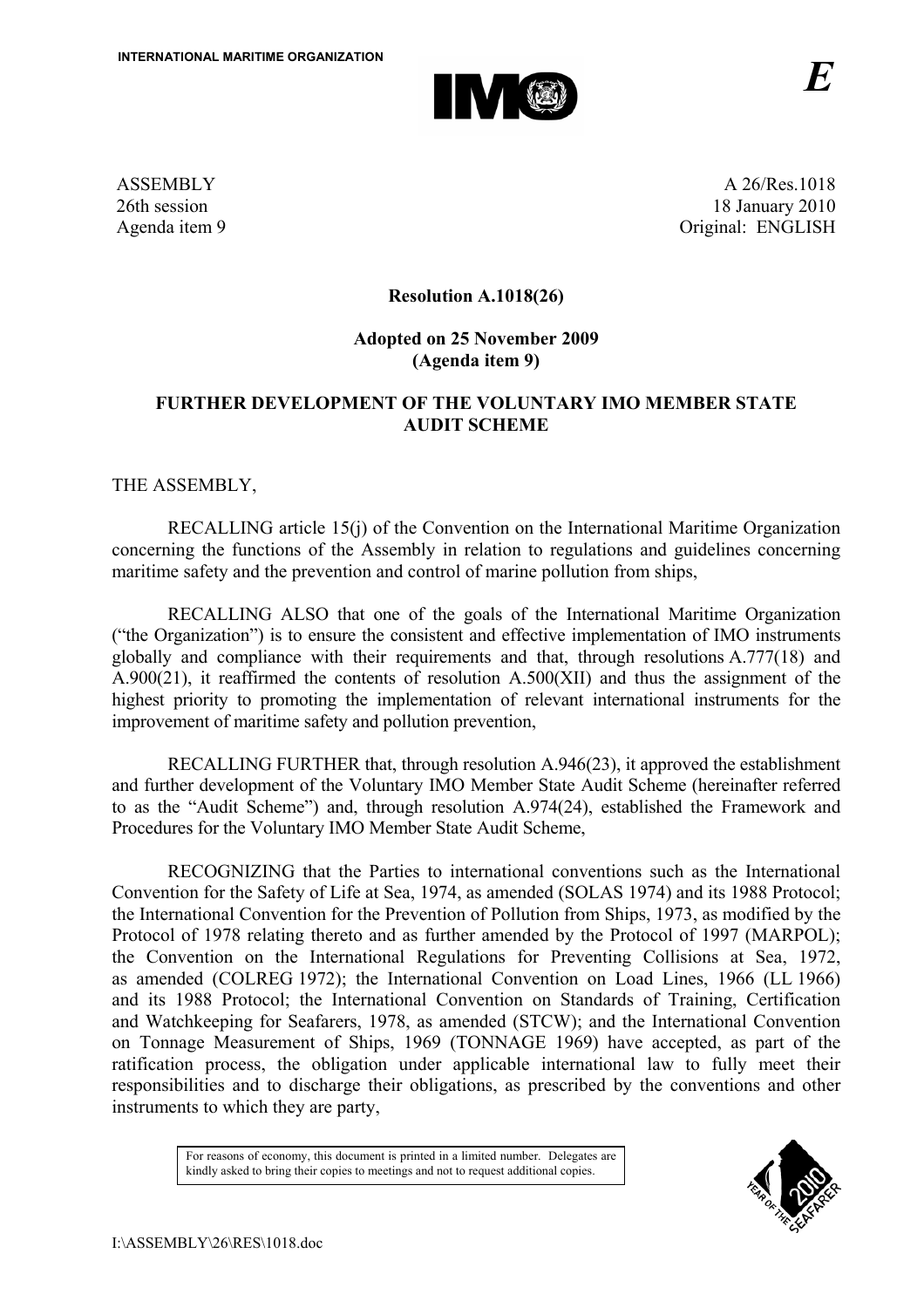RECOGNIZING ALSO that, since the Audit Scheme commenced operation in 2006, several Member States have volunteered to be audited and the experience gained by such States and the audit reports issued in relation to them have confirmed the positive influence of the Scheme in enhancing effective implementation of the provisions of the mandatory IMO instruments concerned by the Parties thereto,

REAFFIRMING that it is the primary responsibility of States to establish and maintain an adequate and effective system to exercise control over ships entitled to fly their flag and to adopt measures to ensure that they comply with relevant international rules and regulations,

REAFFIRMING ALSO that States, in their port and coastal State capacities, under applicable international law have obligations and responsibilities in respect of maritime safety and security and protection of the marine environment which are additional to those of flag States,

NOTING that the ultimate effectiveness of IMO instruments such as those specified above depends, *inter alia*, upon all States:

- (a) becoming party thereto;
- (b) implementing them fully and effectively; and
- (c) reporting to the Organization, as required,

NOTING ALSO that, while States may realize certain benefits by becoming party to instruments aiming at promoting maritime safety and security and protection of the marine environment, these benefits can only be fully achieved when all the Parties carry out their obligations as required under the instruments concerned,

BEING DESIROUS to further assist Member Governments to improve their capabilities and overall performance in order to be able to comply with the IMO instruments to which they are party,

CONSCIOUS of the difficulties some Member States may face in complying fully with all the provisions of the various IMO instruments to which they are party,

MINDFUL of the need for any such difficulties to be eliminated to the extent possible; and recalling that the Organization has established an Integrated Technical Co-operation Programme for that reason and purpose,

DESIRING to ensure that all Member States participate in the Audit Scheme as a means of improving their capabilities and overall performance in complying with the provisions of the mandatory IMO instruments to which they are party,

 HAVING CONSIDERED the recommendations made by the Council at its 102nd regular session and twenty-fifth extraordinary session,

1. ENDORSES the decision of the Council for a phased-in introduction of the Organization's Audit Scheme as an institutionalized process through the inclusion of appropriate requirements in the IMO instruments specified in the fourth preambular paragraph above and in any other IMO instrument which may be included in the future;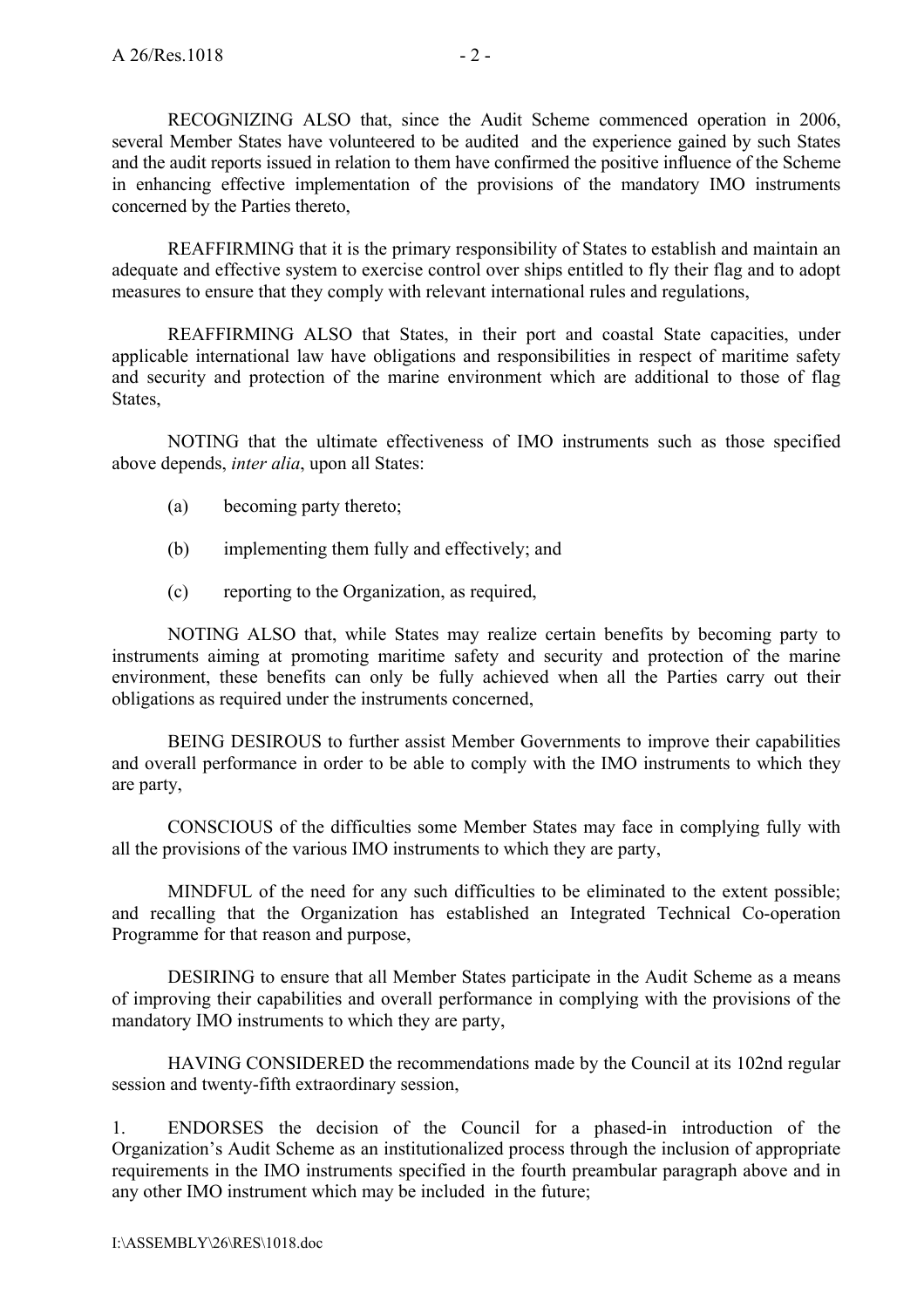2. APPROVES the time frame and schedule of activities for the consideration and introduction of an institutionalized IMO Member State Audit Scheme, as set out in the annex to the present resolution;

3. REQUESTS the Maritime Safety Committee, the Marine Environment Protection Committee, the Technical Co-operation Committee and the Facilitation Committee, as necessary, under the coordination of the Council, to take appropriate action to develop and establish the IMO Member State Audit Scheme in its institutionalized form within the established time frame; and the Council to report developments to the twenty-seventh regular session of the Assembly;

4. REQUESTS ALSO the Secretary-General to take any appropriate action required to assist in the attainment of the objectives set out in operative paragraph 3 and, in particular, to take action within the framework of the Organization's Integrated Technical Co-operation Programme to enable Members that may need such assistance to respond to their duties under the Scheme and to build capacity to address related needs;

5. INVITES AND ENCOURAGES Member Governments to contribute to the process leading towards an institutionalized IMO Member State Audit Scheme;

6. AGREES that any future mechanism related to an institutionalized Scheme should aim at enhancing shipping within the context of the mandatory IMO instruments;

7. URGES Member Governments to continue to volunteer to be audited in accordance with the current scheme and its principles, so that lessons learned can continue to inform the process leading to the institutionalized IMO Member State Audit Scheme.